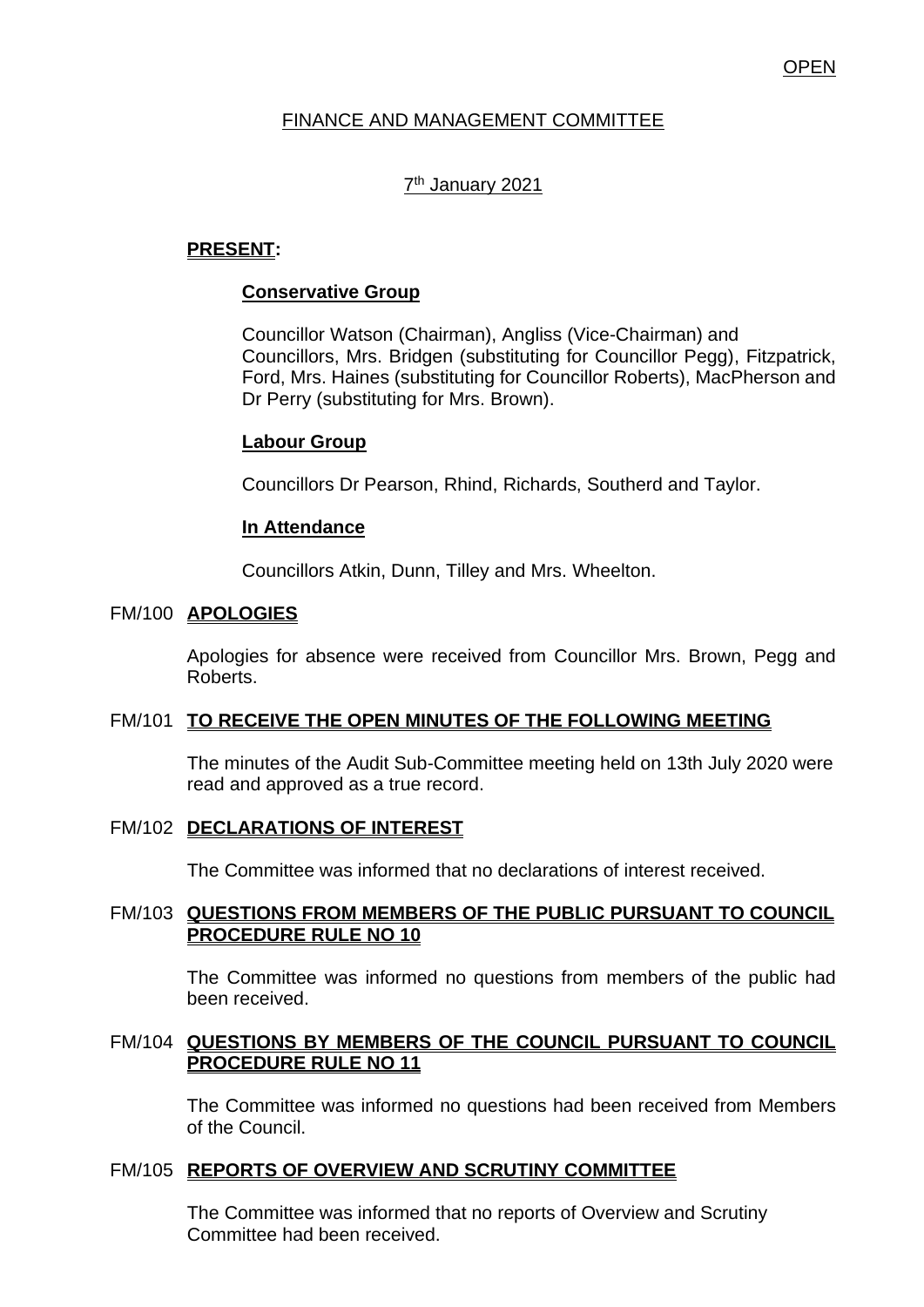# **MATTERS DELEGATED TO COMMITTEE**

## FM/106 **ANNUAL STATEMENT OF ACCOUNT 2019-20**

The Strategic Director (Corporate Resources) presented the report to the Committee and gave the context regarding the late submission of the audited accounts and sought approval from the Committee for the Chairman to sign off the accounts.

## *RESOLVED:*

*The Council's Annual Statement of Accounts for 2019/20 (as detailed in Appendix 1 of the report) were approved by the Committee and signed by the Chairman of the Committee for publication.*

## FM/107 **SERVICE BASE BUDGETS 2021-22**

The Head of Finance delivered the Report to the Committee highlighting the recommendations, key points covered in the report and variants compared to previous budgets.

Members raised a queries regarding projected savings in relation to Members' expenses and the collection of debts and sought clarity regarding contributions to Parish Councils. The Head of Finance agreed to share information regarding Members' expenses before the next Committee Meeting and confirmed that due to the economic impact of Covid-19 actions to recover debts were reduced. It was also noted that the Head of Finance would add further detail regarding the contributions for Parish Councils. The Service Director (Corporate Resources) clarified that Parish Councils were asked to demonstrate how funding is spent in accordance with the Council's Corporate Plan.

## *RESOLVED:*

- *1.1 The Committee considered the Committee's proposed revenue income and expenditure for 2021/22 as detailed in Appendix 1 of the report and approved that they be included in the consolidated proposals for the General Fund.*
- *1.2 The Committee considered and approved the proposed fees and charges for 2021/22 as detailed in Appendix 2 of the report.*
- *1.3 The Committee considered the level of any increase in contributions to Parish Councils in 2021/22 for Concurrent Functions and agreed that a 2% increase be implemented for 2021/22.*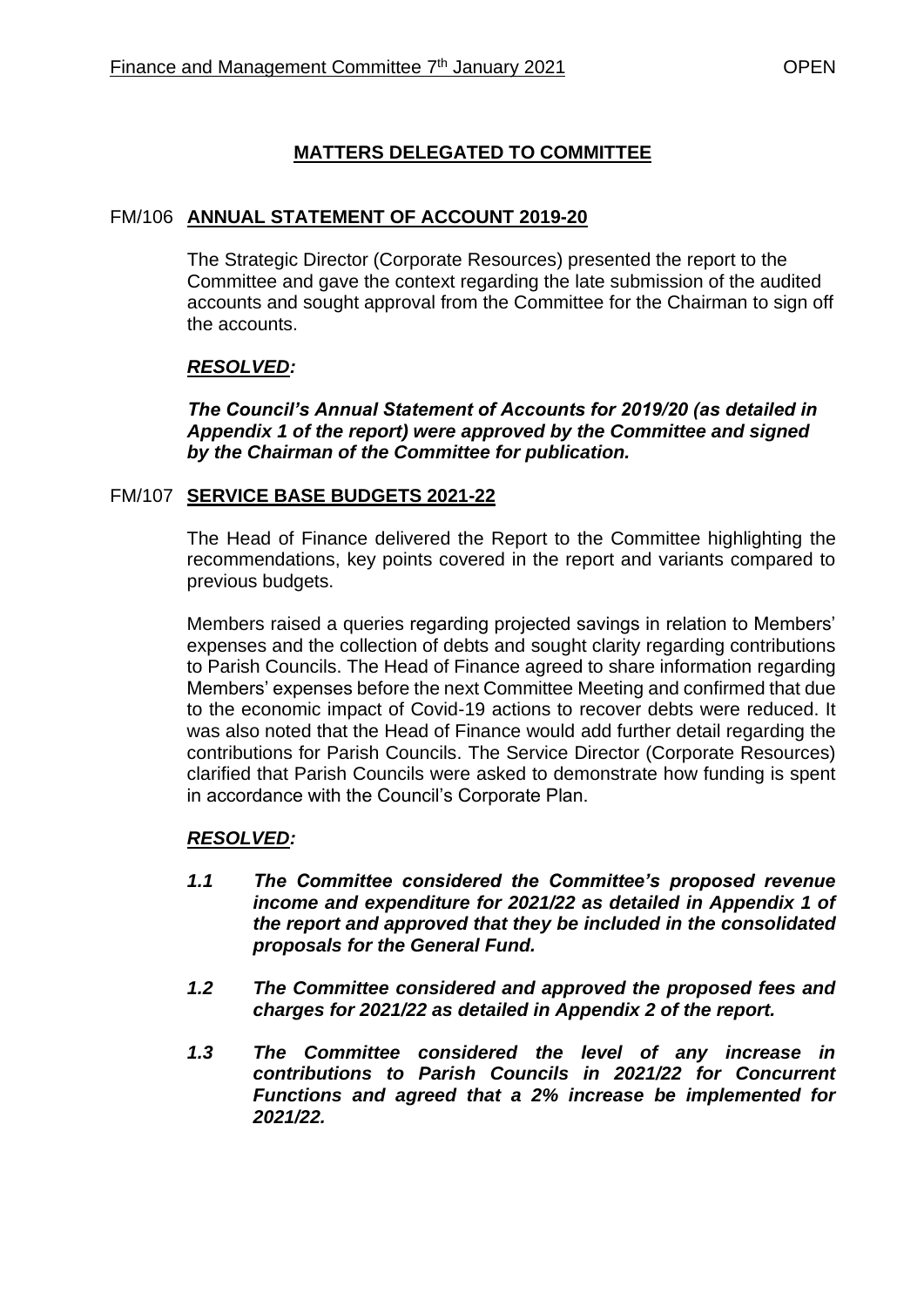#### FM/108 **COUNCIL TAX PREMIUM ON LONG-TERM EMPTY PROPERTIES**

The Strategic Director (Corporate Resources) presented the report to the Committee and sought approval for the increase of Council Tax for long term empty properties.

### *RESOLVED:*

### *The Committee agreed to increase the Council Tax Premium to 300% on properties empty beyond 10 years from 1 April 2021*.

#### FM/109 **DISCRETIONARY BUSINESS RATES RELIEF**

The Strategic Director (Corporate Resources) addressed the Committee regarding the key points within the report and highlighted the continued request for Active Nation to demonstrate how the discretionary relief was to be reinvested to benefit local facilities. Members were asked to consider and approve the recommendations within the report.

Councillor Pearson proposed that Active Nation regularly reported to the Housing and Community Services Committee regarding performance at Greenbank Leisure Centre

#### *RESOLVED:*

- *1.1 The Committee agreed granting Discretionary Relief for Charitable and Rural organisations for a period of two years to cover the financial years 2021/22 and 2022/23 to those organisations detailed in Appendix 1 of the report.*
- *1.2 The Committee recommended that Active Nation provides Housing and Community Services Committee with a regular update regarding overall performance at Greenbank Leisure Centre and demonstrate how the 20% discretionary relief will be reinvested back into the facilities.*

#### FM/110 **REFUSE COLLECTION ROUTE OPTIMISATION**

The Head of Operational Services presented the Report to the Committee and sought approval to commence a transformation project to optimise refuse collection routes and highlighted the benefits of route optimisation for the service. Members were informed that all Trade Unions had been made aware of the project and that an outline of the proposals had been shared with the refuse workforce.

## *RESOLVED:*

*1.1 The Committee endorsed the Business Case as per Appendix 1 of the report, which set out the basis for the requirement to*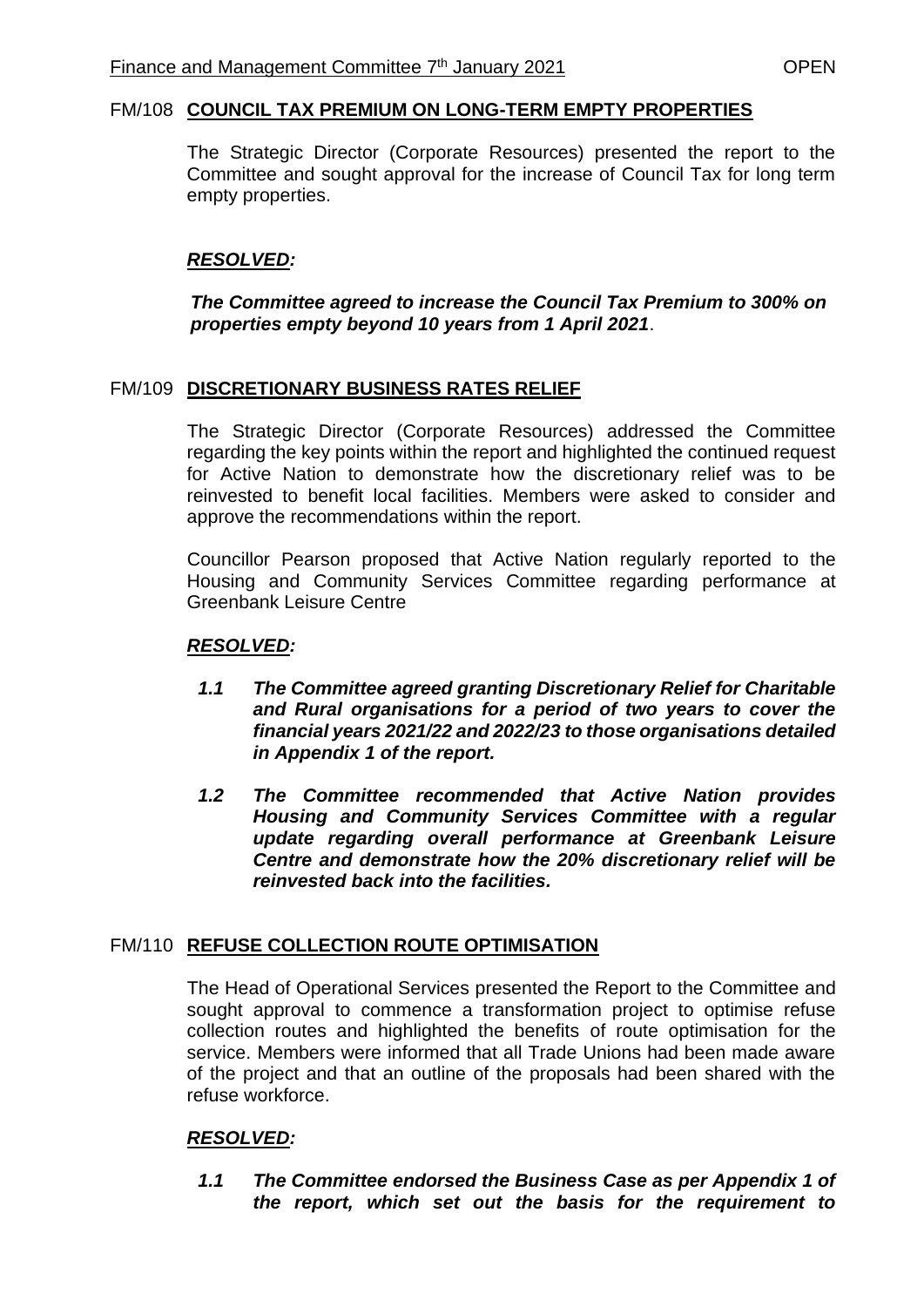*implement a route optimisation project and purchase the necessary consultancy and software.*

- *1.2 The Committee approved a contribution of £65,000 from the Growth provision for the implementation.*
- *1.3 The Committee approved the additional £7,000 per annum annual licence costs to be offset by reductions in the fuel budget.*
- *1.4 The Committee approved procurement through the most appropriate technology* **framework currently available.**

## FM/111 **COMMITTEE WORK PROGRAMME**

The Strategic Director (Corporate Resources) presented the report to the Committee and confirmed that other reports were to be added and that a Consolidated Budget report and a report concerning the Council Tax Reduction Scheme would be brought to the Committee in February.

## *RESOLVED:*

*The Committee considered and approved the updated work programme noting that it be updated for the February and March meetings.*

## FM/112 **LOCAL GOVERNMENT ACT 1972 (AS AMENDED BY THE LOCAL GOVERNMENT [ACCESS TO INFORMATION] ACT 1985)**

## *RESOLVED:-*

*That, in accordance with Section 100(A)(4) of the Local Government Act 1972 (as amended), the press and public be excluded from the remainder of the Meeting as it is likely, in view of the nature of the business to be transacted or the nature of the proceedings, that there would be disclosed exempt information as defined in the paragraphs of Part 1 of the Schedule 12A of the Act indicated in brackets after each item.*

## **TO RECEIVE THE EXEMPT MINUTES OF THE FOLLOWING MEETING**

*The Committee approved the exempt minutes.*

## **TO RECEIVE QUESTIONS FROM MEMBERS OF THE COUNCIL PURSUANT TO COUNCIL PROCEDURE RULE NO. 11**

*The Committee was informed no questions had been received.*